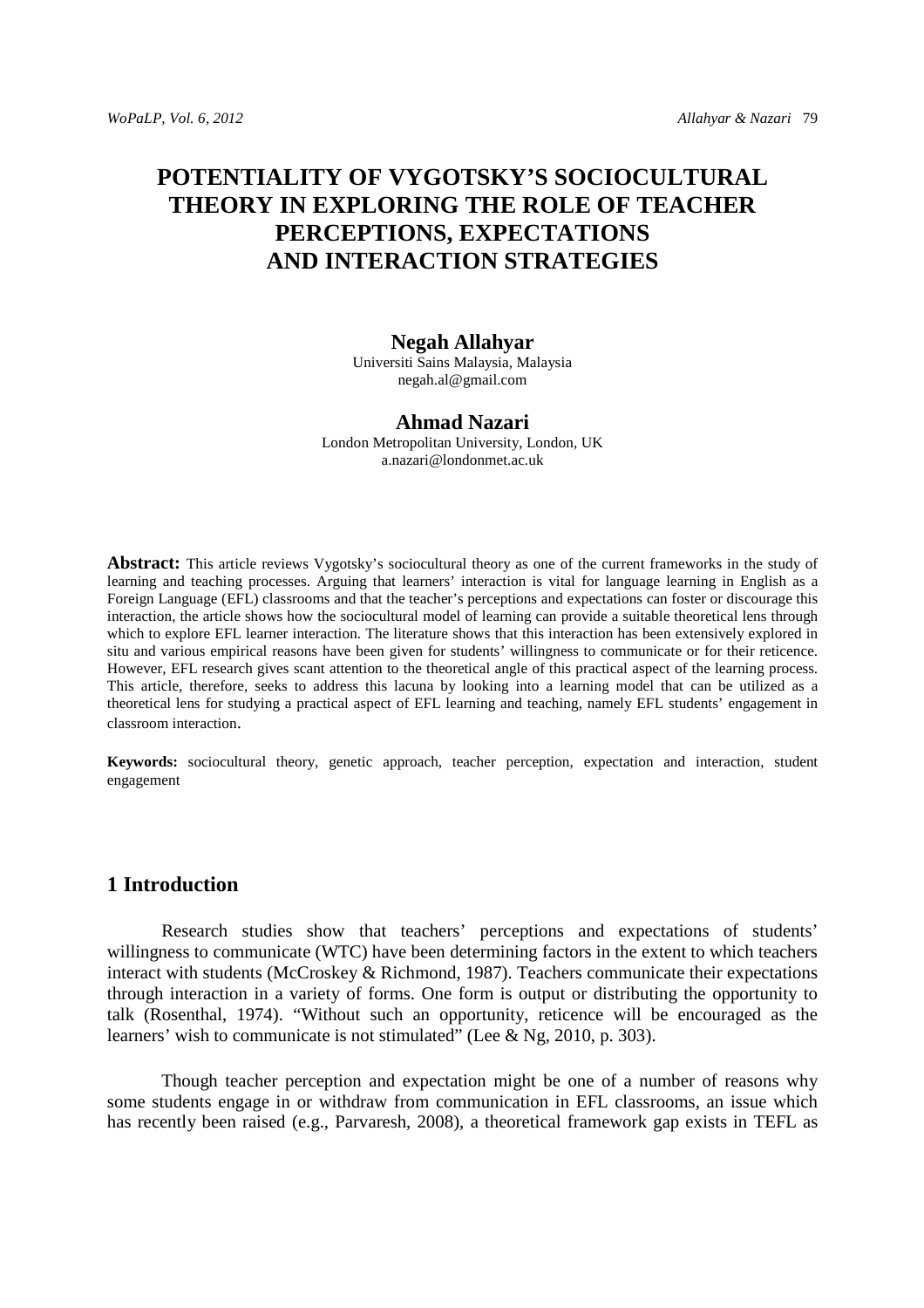regards the relationship of teacher expectations to student engagement (Bordia, Wales & Pittam, 2006). This article is an attempt to discuss the potentiality and relevance of Vygotskian sociocultural theory as the basis for a theoretical framework to explain the relationship between perception, expectation, interaction and WTC. To this end, the article first reviews sociocultural theory and then links it to the study of the above relationship.

# **2 Why Vygotskian sociocultural theory?**

"Students learn through talking" (Boyd & Maloof, 2000, p. 163), so it follows that students must avail themselves of opportunities for self-expression. More importantly, teachers should give students abundant opportunities to speak in class. Verbal communication must be emphasized and encouraged at all times to stimulate students to communicate (Lee & Ng, 2010). With regard to English as a Foreign Language (EFL) instruction, giving students ample opportunity to converse in the classroom is particularly important because the pressure to speak their mother tongue outside the classroom is considerable.

As students' communicative behaviour has been found to impact and shape teachers' perceptions and expectations of them (McCroskey & Daly, 1976) and because teachers' perceptions of students directly influence their actions and behaviour in the classroom (Hardre, Davis & Sullivan, 2008; Hardre et al., 2006), teachers' perceptions of students' WTC and their expectations may have an impact on interaction strategies and also serve as predictive precursors of change in teachers' differential treatment of students in tapping into their willingness to communicate.

As some research in EFL puts the use of the target language by teachers and students at the center of the investigation into classroom activities, a theoretical framework is required which could take into account the importance of language use for language learners. Moreover, it should explain how teachers in their scaffolding roles offer students opportunities ranging from participating and practicing extended discourse to negotiation as both students and the teacher collaboratively work through extended discourse to make sense of an idea or co-construct meaning.

While the expectancy model in the area of psychology has established itself and can be used to explain teachers' differential treatment in terms of distributing opportunity for different groups of students' gender, ethnic groups, or students with different characteristics, as Jones, Dindia and Tye (1998) point out, it suffers from its somewhat static view of social interaction. It is naive to assume that learners are just passive recipients.This implies that the theory should hold a dynamic view of social interaction (teacher-student) and take into account the active participatory role of the receivers.

In order to explain why classroom interaction is the way it is, the required theory could address the importance of language use with regard to the context within which language use occurs. This is because, as Halliday (1978) writes, "[t]he context plays a part in determining what we say; and what we say plays a part in determining the context" (cited in Wells, 1999, p. 8). Students' communication behavior (willingness or reticence) and the learning opportunities that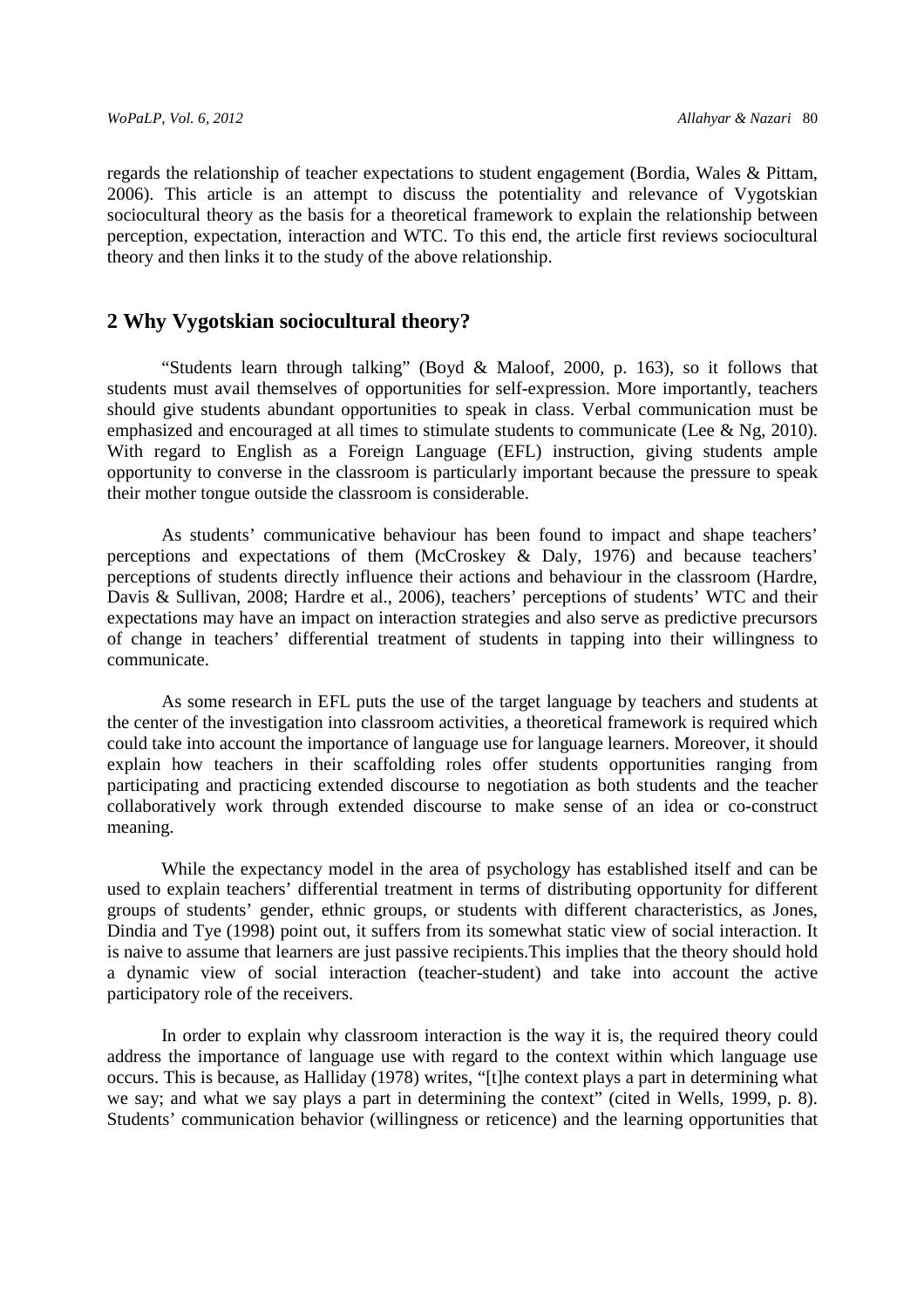students offer and are offered create a context in which teachers work. Not only can the required theory help us explain how cultural historical contexts affect teachers' language use but it should also take into account the intricacy of the contexts within which teachers use the target language.

In short, the theoretical perspective could account for mental processes along with teachers' teaching practices, their interactions and the contexts in which these interactions happen. In the following section, an overview of Vygotsky's sociocultural theory (1978) is presented, and then perception, expectation, interaction and willingness to communicate are explained through the lens of this theory. Drawing on the Genetic approach and mediation, this study will show how sociocultural theory relates teachers' thinking, doing, and context together.

## **2.1 An overview of Vygotsky's sociocultural theory**

For Vygotsky, development or "human consciousness is fundamentally a mediated mental activity" (Lantolf & Appel, 1994, p. 7). As Lantolf (2000) points out, this is the basic premise of sociocultural theory. Wertesch (1994, p. 204) argues that

Mediation is the key to understand how human mental functioning is tied to cultural, institutional, and historical settings since these settings provide the cultural tools that are mastered by individuals to form this functioning. In this approach, the meditational means are what might be termed as the carriers of socio-cultural patterns and knowledge (cited in Steiner & Mahan, 1996, p. 193).

Mediation (physical or psychological) is a culturally constructed 'auxiliary device' in an activity that links 'human to the world of objects or mental behavior' (Lantolf & Appel, 1994, p. 418). Psychological tools "invented by the individual in isolation, are products of sociocultural evolution" (ibid). According to Van Lier (1996, p. 4) "language and cognition are interdependent processes"; and "linguistic activity is a means through which human mind is organized and functions" (Lantolf & Appel, 1994, p. 26). The human being uses these tools to regulate the world around him or his own behavior (Lantolf & Thorne, 2006). "The tool's function is to serve as conductor of human influence on the object of activity; it must lead to changes in objects. It is a means by which a human external activity aims to master and triumph over nature" (Vygotsky, 1978, p. 55). Regulation happens when a person is able to control his higher mental functions, and performs independently. The process of development, in Vygotsky's words (1978, p. 57), is as follows: "Any function in child's development that appears twice or on two planes, first appears on the social plane, then on the psychological plane. First it appears between people as an inter-psychological category and then within the child as an intra-psychological category". An illustrative example of social interactions (in an EFL classroom context) paving the way for intrapsychological processes is provided on the next page.

In Vygotsky's idea, development occurs as the transformation of inborn capacities entangled with socioculturally constructed meditational means (Lantolf & Pavlenko, 1995 cited in Ellis & Barkhuizen, 2005). "Through this transformation, or *internalization*, an external operation is internally reconstructed" (Blanton, Berenson & Norwood, 2001, p. 228). Using this principle in the classroom, Wertsch and Toma (1995) explain how the nature of classroom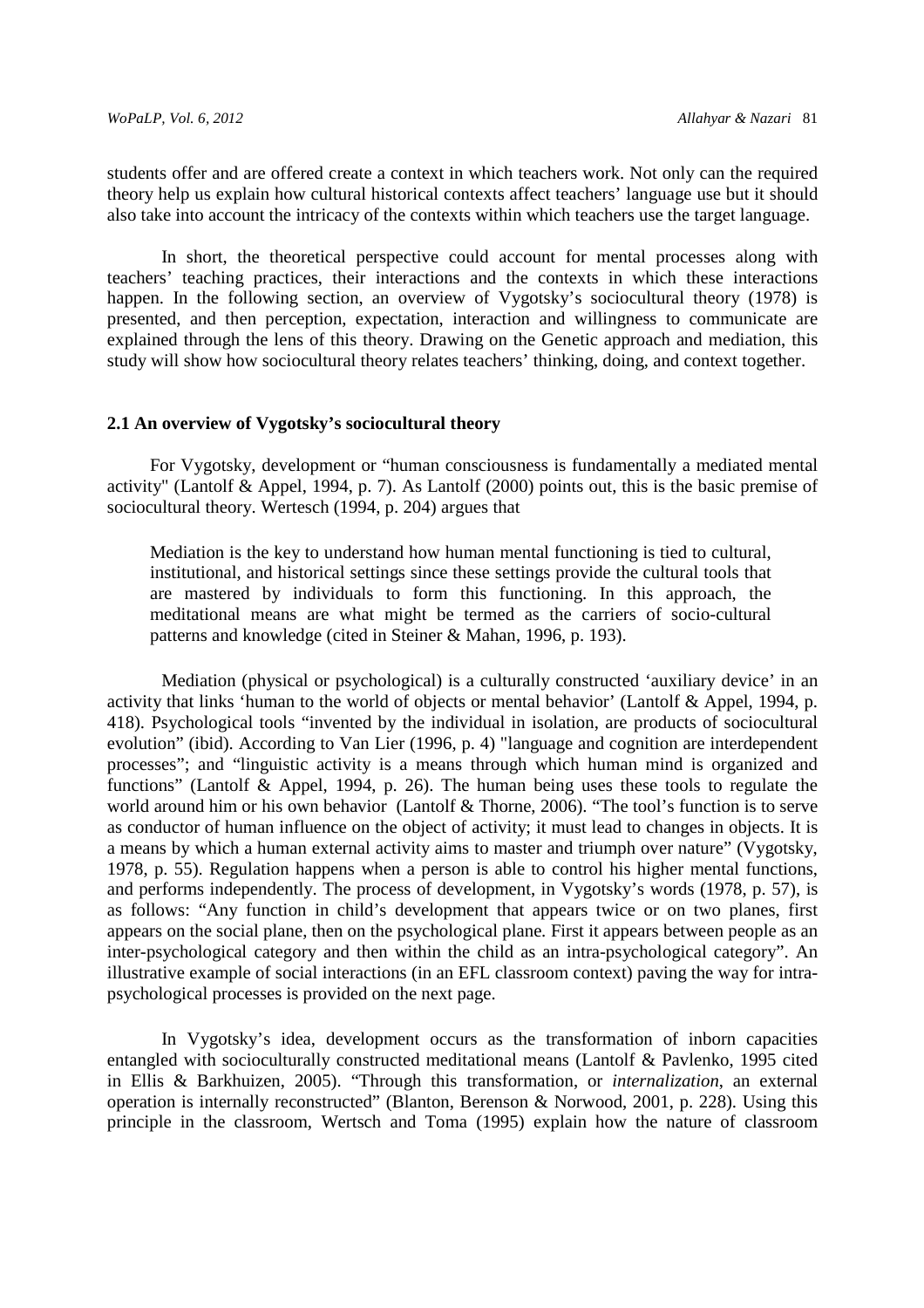discourse might encourage an active or passive stance on the students' part by assuming that the stance is mirrored in the student's intra-mental functioning as external operations are internalized. For instance, "if the classroom discourse tries to develop ideas and use them to engender new thinking, therefore students treat utterances as thinking devices and take active attitude toward them by questioning and extending" (cited in Blanton et al., 2001, p. 171). Modification and reorganizing genetically inborn capacities into higher order forms happens through social interaction. In sociocultural SLA, language learning involves learners appropriating language as a meditational tool and as an object (Ellis & Barkhuzien, 2005). The term "appropriation" stands for learners' ability to use the mediational tool 'purposefully and flexibly in particular environments' as they get to know such a tool 'sufficiently' (Grossman et al., 1999 cited in Karaağaç & Threlfall, 2004).

The shift of control within activities from the social to the individual ones happens by means of expanding the students' ZPD (Zone of Proximal Development). ZPD is defined as "the distance between the actual developmental level, as determined by independent problem solving, and the level of potential development as determined through problem solving under adult guidance or in collaboration with more capable peers" (Vygotsky, 1978, p. 86). This assistance or guidance is termed "scaffolding" by Bruner. Scaffolding enables learners to reach a higher level than they can attain by themselves. It is important to note that ZDP is conceptualized as something that emerges through participation in collaborative activities, not as an attribute of learners (Ellis & Barkhuizen, 2005). In social interactions, Vygotsky argues, "Zones of Proximal Developments" are created. He points out that children's cognitive development also occurs through guided participation in social interactions with more experienced people, arguing that what children can do with the help of others may be more indicative of their mental development than what they can do alone. He maintains that the socially supported activity in the Zone of Proximal Development awakens and provides paths for intellectual development. Vygotsky believes that in social interactions with their parents, teachers and more capable peers, children achieve more sophisticated goals than they do on their own (see Ellis & Barkhuizen, 2005). For instance, in an EFL composition writing classroom where students have been assigned to work in groups to produce a composition on a topic specified in negotiation between the teacher and students, each student starts to describe to her/his group what s/he thinks should be included in the composition. Other students in the group probe with a set of questions and the first draft of an outline is produced at the end. The students in the group discuss the outline further and additions, deletions, substitutions and movements are made to refine it. When the final draft of the outline is agreed and produced, the students in each group work together and write the first paragraph of the composition to ensure that they all have a clear start on their compositions. Then the students write the rest of their compositions individually. Having completed their compositions, they proofread each other's writing and also provide each other with suggestions for revision. Finally, the students revise their compositions individually and produce the final drafts. During this process, the teacher monitors the groups and intervenes when necessary to support and guide the students towards mastery of the needed writing skills (adapted from Richards & Rodgers, 2001, pp. 200-201).

Context plays an important role in the interaction between the novice and capable person. "The basic tenet of sociocultural approach to mind is that human mental functioning is inherently situated in social, interactional, institutional and historical context" (Wertsch 1991, p. 86 cited in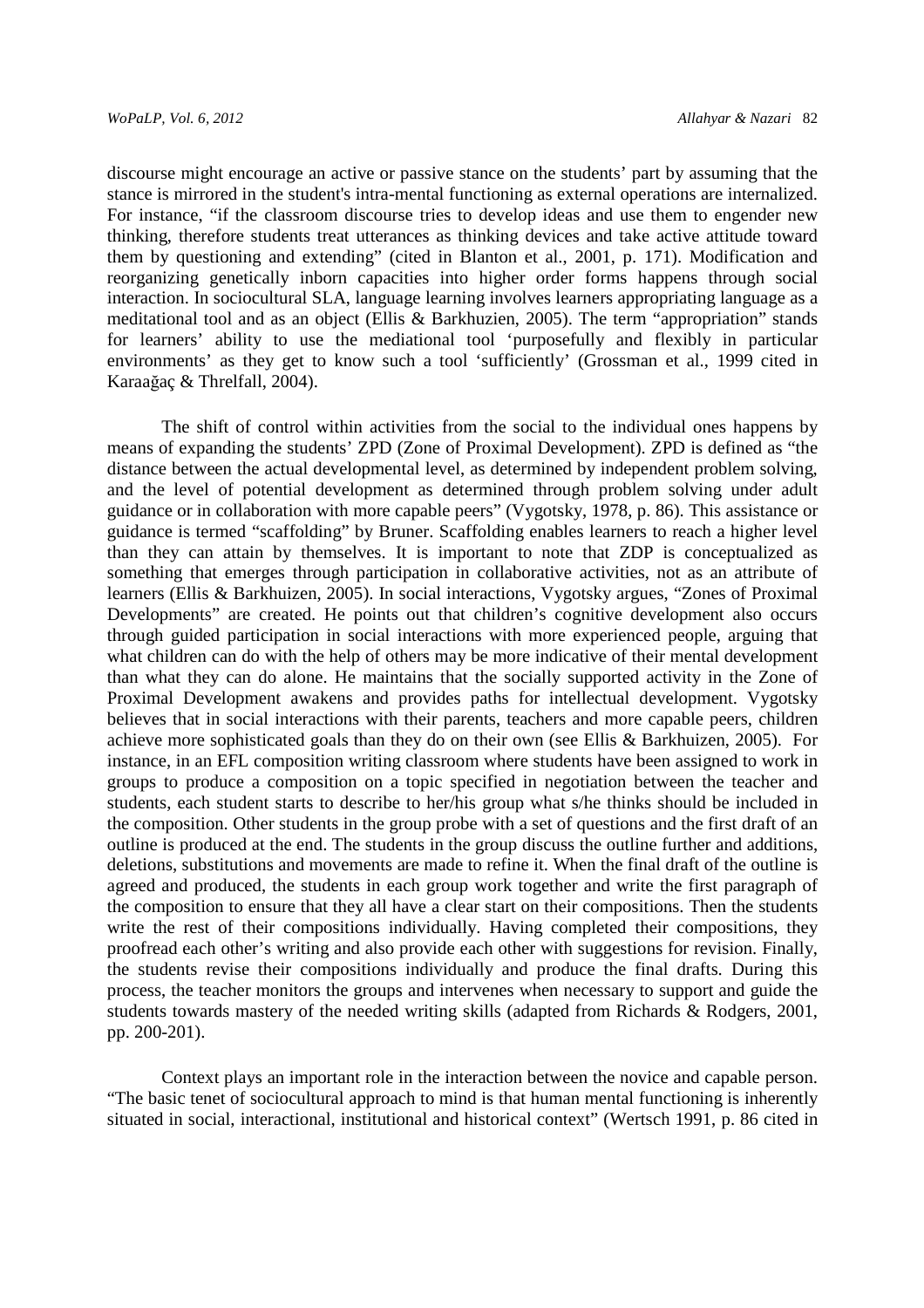Bonk & Kim, 1998, p. 69). Cross (2010, p.120) states that "an increased awareness of the situated and socially distributed nature of learning has highlighted the need for a better understanding of the complexities of the contexts within which learning takes place, with a related focus on teachers." Using the word 'situatedness', Donato (2000, p. 47) focuses on the point that "learning unfolds in different ways under different circumstances." The idea of situatedness is in line with Vygotsky's idea of higher mental functioning that places human consciousness and the functioning of the human brain in the external processes of social life (Blanton et al., 2001).

## **2.2 The Genetic approach**

Vygotsky believes that "all higher mental functions are internalized social relationships" (cited in Cross 2010, p. 164) and studying actions engenders studying behavior (Vygotksy, 1978). Moreover, drawing from his mentor Pavel Blonsky, Vygotsky posits that the history of behavior is the way to reconstruct and appreciate behavior (Cross, 2005). Using the 'Genetic terminology', he refers to the "origin of the phenomenon" (Cross, 2010). By emphasizing the role of history in the development of mind and behavior, he claims, "mere description does not reveal the actual causal-dynamic relations that underlie phenomena" (Vygotksy, 1978, p. 62). The idea of "history of behavior" or "genetic analysis" is the key principle of the "sociocultural theory". Genetic analysis involves four levels of analysis, namely Phylogenetic, Cultural-historic, Ontogenetic, and Microgenetic level. The phylogenetic level of analysis refers to human development over the course of evolution as a natural species. The sociocultural or culturalhistoric is development over time in a particular culture. The ontogenetic stands for development over the life of an individual and the micro-genetic level is the development over the course of and resulting from particular interactions in specific social settings (Cross, 2006, 2010; Wells, 1999). Language is a basic feature of sociocultural theory as the theory emphasizes the notion of mediation of the genesis of individual's activity. Through tools and artefacts the human being becomes engaged in social activities. The ontogenetic aspect of development, which refers to the development of the individual across the human lifespan, plays a "mediatory role" between the micro-genetic level and the cultural-historic context as the individual brings into the microgenetic level their personal trajectory (Cross, 2010, p. 441).

About the potentiality and relevancy of the Genetic approach for investigating teachers' cognition, Cross (2010) claims that a genetic analytical approach not only sets a framework for analyzing the effect of teachers' thought processes on their practice but also emphasizes the genesis that lies behind the relationship between thought and practice. In other words, he believes that through such a framework, we can not only focus on the immediate aspect of teachers' thought, but also go beyond that to see how teachers' personal trajectory could explain their practice in the socially and culturally constructed contexts, i.e. the cultural-historic level of analysis. The ontogenetic aspect plays a mediatory role in the relationship between the microgenetic level and the broader cultural–historic context, as teachers bring into the micro-genetic level their personal trajectory - the ontogenetic level. Moreover, he maintains that this approach brings "the threads of inquiry on historicity, context, and practice into a single, unified framework for analysis" (Cross, 2010, p. 439).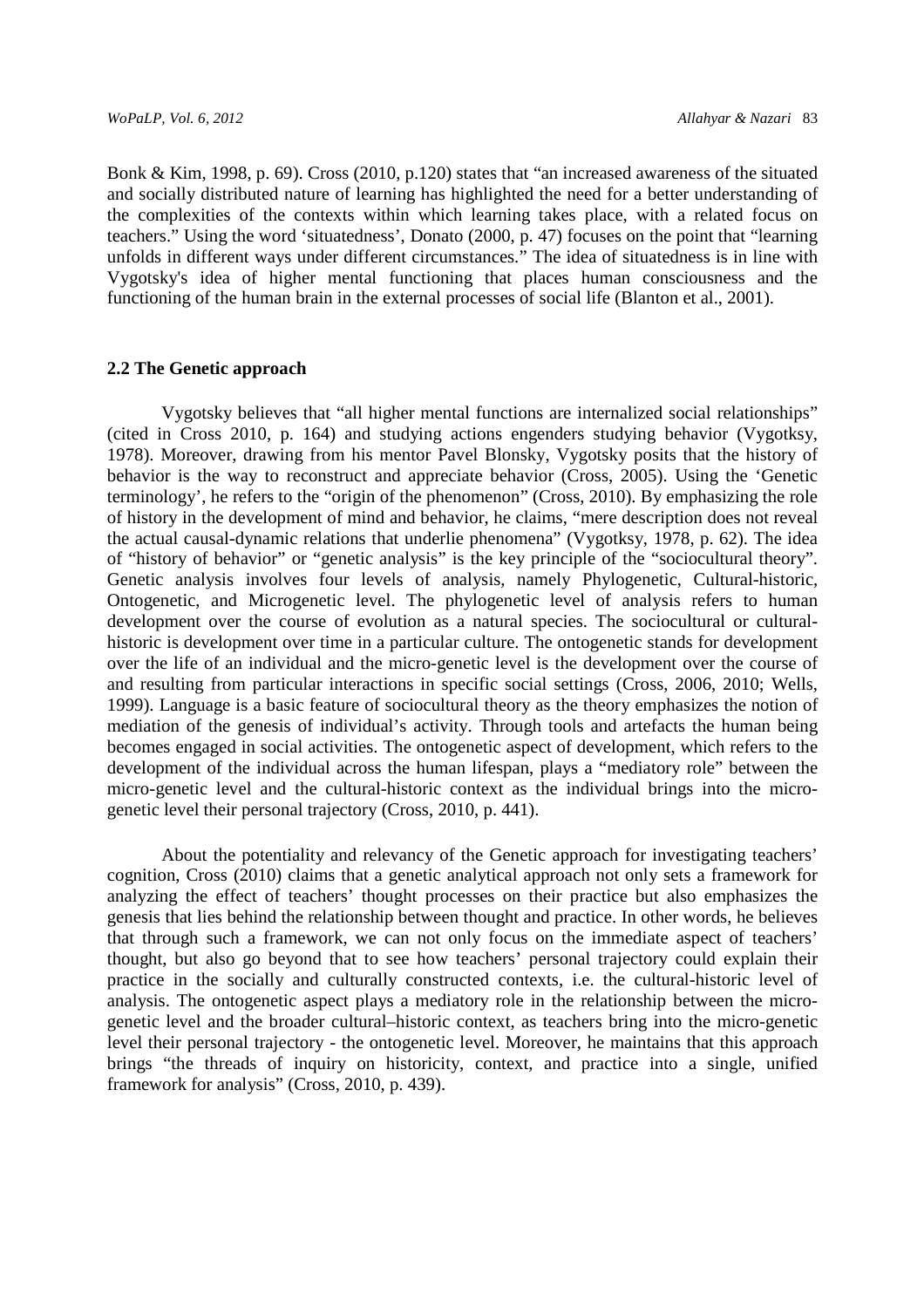# **3 Perception and expectation through the lens of sociocultural theory**

Sociocultural theory, as a theory of cognitive development, sees consciousness as the ultimate product of socialization (Rozycki & Goldfarb, 2000). This theory, according to Bernat (2008, p. 13), gives priority to the social aspect of consciousness; in other words, "what impacts the phenomenon is of greater importance for this theory than the phenomenon itself yet both are important to understanding the whole." As such, the social aspect of teachers' perceptions and expectations as part of cognitive function is closely related to sociocultural theory.

In this article, we define teachers' perception as personal knowledge, intuition, image and views of learners. Applying sociocultural theory to the classroom context underscores the fact that teachers' perceptions cannot be seen as an abstract or stable concept to be used in all contexts. As Vygotsky's "socio-cultural theory recognizes the central role of social relationships" (1987, pp.30-31), cultural historical contexts affect teachers' thinking and the teacher as "social agent, rather than a mere mental processing entity that acts on or reacts to stimuli in the teaching environment" (Cross, 2010, p. 437). In other words, as mentioned earlier, the personal trajectory (the ontogenetic level of the analysis) plays a mediatory role in the relationship between the micro-genetic aspect (the immediate aspect of teachers' thought and behavior) and the broader cultural-historic context. Sainn et al. (1980) claim that perception is influenced by both the stimuli and personal variables like experience and intention, as well as social needs; the perceiver is not passive in the process of perceiving but is actively engaged in selecting the information and making hypotheses to decide what is actually happening. Moreover, they state that perception provides an individual with a model of his world, helping him anticipate some future events and handle them aptly (cited in Choy & Cheah, 2009, p. 198-199).

According to Freeman and Freeman (1994), teachers' perception of learners and learning are one of the most critical and decisive factors in the teaching and learning process, and more clearly, in constructing teaching (cited in Crookes, 1997, p. 67). These views and aspects are associated with a wider agenda relating to the way teachers see themselves and the work they are doing. Cooper et al. (2004) stated that once one starts to try to find out about teachers' perceptions of students, the investigation would usually link the researchers to what students have achieved and how knowledge about the students shapes teacher knowledge.

 By using a database of adult and child ESL learners' teachers, Breen et al. (1998) came up with a set of principles, factors and practices on which those teachers had built the basis of their work. By means of class observation and interviews with teachers, they tried to find out the relationship between observed practices of teachers and principles inferred from them. The teachers reported five key principles of their belief about (a) language learning, (b) learners and their needs, (c) classroom learning optimization, (d) the content to be taught, and (e) their role as language teachers. Both observations and interviews showed that teachers were primarily relying on these principles. However, these principles were subject to change and were affected by the characteristics of learners, contextual factors and evaluation requirements. In other words, sometimes these principles were the products of a particular teaching situation. Moreover, the investigation indicated that the classroom contexts were influenced by the way teachers exercised a principle.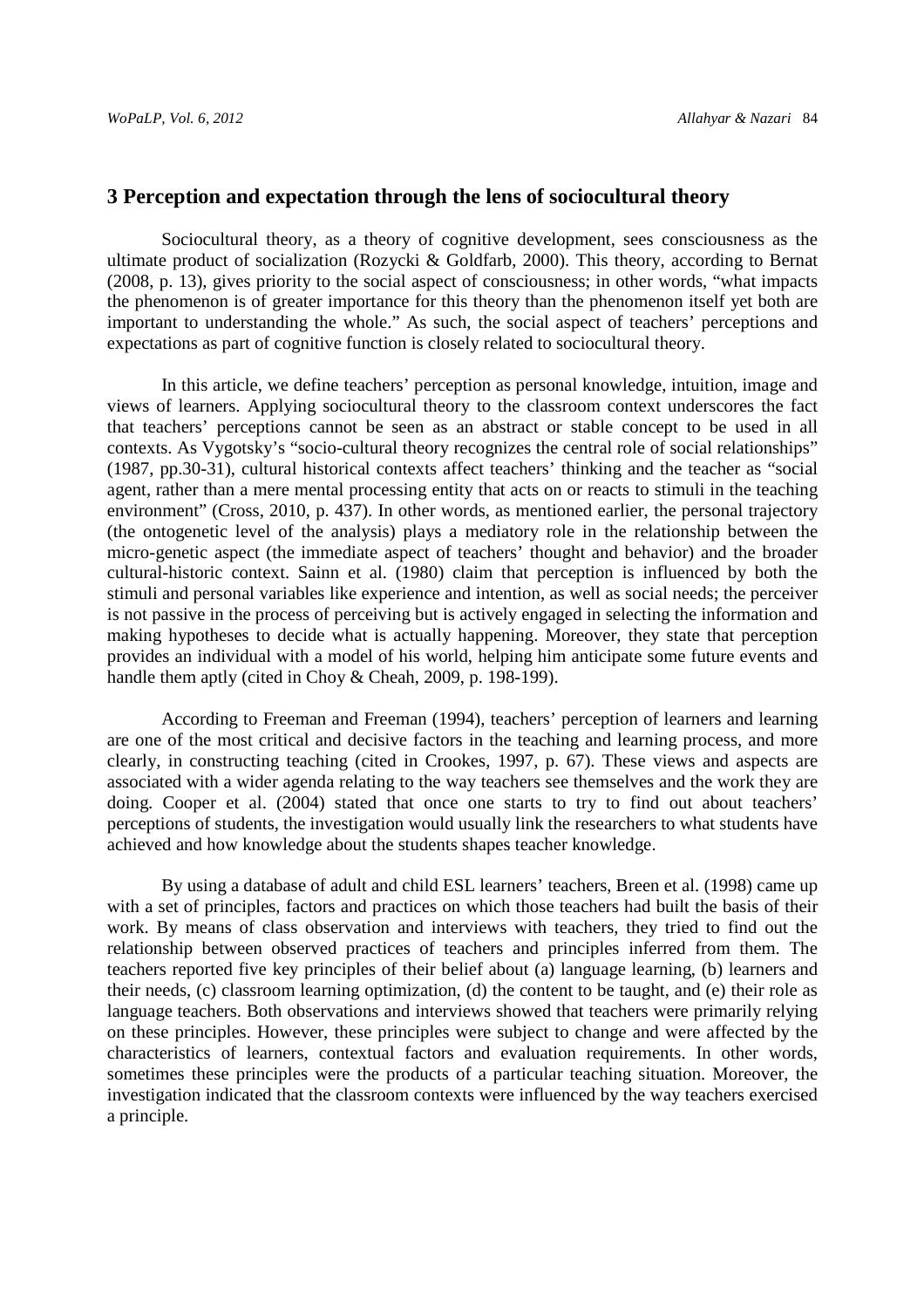Likewise, Lacorte (2005) examined the role of teachers' perceptions of their own pedagogic principles in their teaching activities. The observations and interviews showed that the teachers' practice of communicative approaches was influenced by their own personal theories and experience of both language teaching and learning. Some contextual factors such as classroom management issues, large number of students, and limited teaching resources contributed to their perceptions and practices as well.

Kagan conceptualizes perception and expectation as an element of practical knowledge, claiming that personal knowledge "controls the teacher's perception, judgment, and behavior" (cited in Mansour, 2009, p. 27). Because perception is an element of personal practical knowledge, the term 'knowledge' needs further explanation. From the perspective of sociocultural theory, Vygotsky believes that true reality does not exist and the only way to come to know the world is 'interpretation'. Knowledge emerges as it is "constructed and reconstructed between participants in specific situated activities, using the cultural artefacts at their disposal, as they work towards the collaborative achievement of a goal" (Wells, 1999, p. 140). "Knowledge, with its historical and cultural geneses, is manifested in particular ways in practice... knowledge is interpretative or co-constructed" (Wertsch, 1998 cited in Billett, 2001, p. 442). Knowledge is not considered "as a pre-existent product waiting to be exchanged" (Gánem-Gutiérrez, 2008, p. 4).

As Alexander et al. (1991) put it, this embedded knowledge is "the personal product of individuals' histories" (cited in Billett, 2001, p. 434), influences the conduct of teaching practice and is different from scientific knowledge. Clandinin (1992, p. 125) describes this form of knowledge as follows:

We see personal practical knowledge as in the person's past experience, in the person's present mind and body and in the person's future plans and actions. It is knowledge that reflects the individual's prior knowledge and acknowledges the contextual nature of that teacher's knowledge. It is a kind of knowledge carved out of, and shaped by, situations (cited in Fenstermacher, 1994, p. 10).

Practical knowledge, therefore, is the process of reflection on and self-assessment of experience. Teachers' experience serves as a lens through which they interpret their behavior as well as the behavior of others (Mayer & Marland, 1997). In fact, knowledge aligns with experience. If such experience changes, knowledge may undergo some modification as well. If the experience is challenged by the context, expectations require modification too.

According to the literature (Mayer & Marland, 1997), it is understood that based on the knowledge of students, teachers shape an image of their class, set goals accordingly, and adjust their reactions to individual students based on their perception of students' needs and their situation. Cross (2010, p. 439) states that according to Johnson and Golombek (2002, pp.1-2) teacher knowledge is "highly interpretive, socially negotiated, and continually restructured". Moreover, he maintains that though the impact of previous experience on cognition is significant, only few studies have explored it.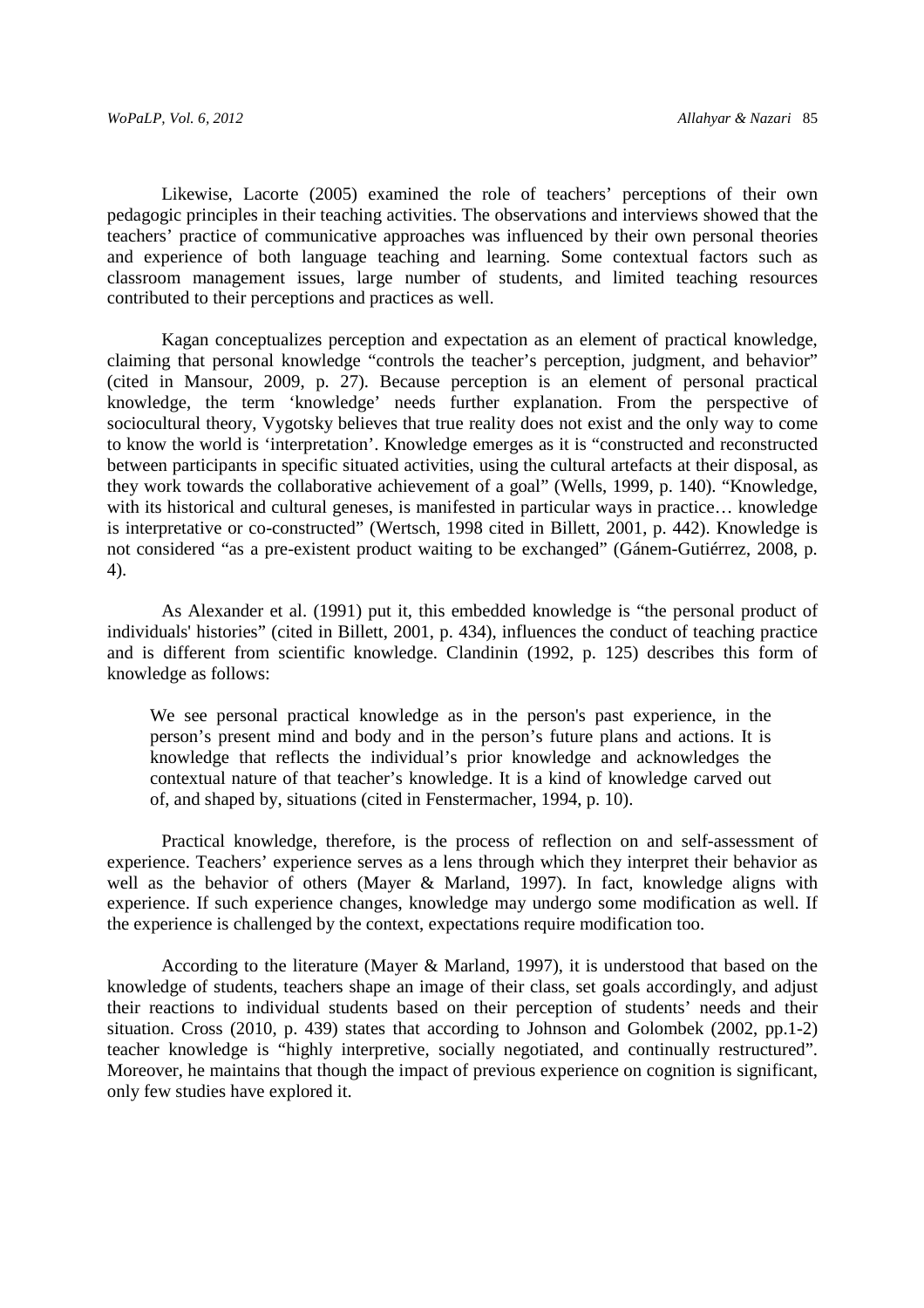As Vygotsky's theory claims, consciousness or thinking relates knowledge to actions or behavior (Lantolf & Appel, 1994) and as knowledge is said to determine perceptions, understanding behavior as displayed in teachers' discourse can lead us to understand the underlying perceptions and expectations. In order to know why teachers use the target language as they do when they are interacting with reticent or willing students, teachers' perceptions and expectations should be re-constructed. However, the relationship between knowledge, perception and expectation is not so much linear as interactive. According to Brophy and Good (1977), expectations influence perception and provide the teachers with the lens through which they "see" what they are expecting to see and not to see. The way teachers believe in or perceive their students' characteristics determines their expectations of them, and leads them to treat students differently in terms of quality and quantity of interaction. In the following section, interaction and willingness to communicate are explained from a sociocultural perspective.

### **3.1 Interaction and sociocultural theory**

From a sociocultural perspective, classroom activities are tied to cognitive development by the premise that learning is social in nature. Classroom activities are in fact classroom discourse, interaction patterns happening either between a teacher and students or among students. 'Student talk' is one of the key concerns of sociocultural theory. Van Lier (2000) believes interaction is more than a source of comprehensible input. Interaction also provides learners with opportunities to use the target language, which is the output (cited in Swain, 2005, p.478). In this regard Swain (2005, p. 480) points out that "Socio-cultural theory puts language production in a 'star' role, so to speak."

According to Voloshinov (1973), "Input as understood through socio-cultural lenses becomes production (from students and teachers), which is the essence and purpose of language" (cited in Mantero, 2003, p. 253). Simply put, language learning and language use are interrelated in the sense that all opportunities for language use are learning opportunities for language learners (see Markee, 2004). While producing language, students use and learn language as a means of negotiating, socially constructing and reconstructing meanings, notions and actions (Mantero, 2003). In other words, "Speaking and writing are conceived as cognitive tools that mediate internalization and externalize internal psychological activity, re-socializing and recognizing it for the individual; tools that construct and deconstruct and regulate knowledge" (Swain & Lapkin, 2002, p. 181). Of all output, output in collaborative dialogues is of high cognitive value and significantly contributes to language learning (Mercer, 1995). Empirical studies by Swain (2001) and Swain and Lapkin (2002) showed that it was in collaborative interactions that teachers and students could work together to produce intellectual activities and create conditions for language learning. From this theoretical perspective, learning a language and knowledge construction happen (Donato, 2000, Swain & Lapkin, 2002) when learners, who are not mere passive recipients (Wells, 1999, p. 140) but active constructors of their own learning environment (Mitchell & Myles 1998, p. 162), become involved with their interaction or mediation with tools, with teachers or more knowledgeable peers. However, "this process is asymmetrical and ZPD is evolving" (Yu, 2004, p. 6).

It is necessary to mention that this article does not focus on language learning but rather on teaching practice. This study aims at coming to know how teachers engage, or do not engage,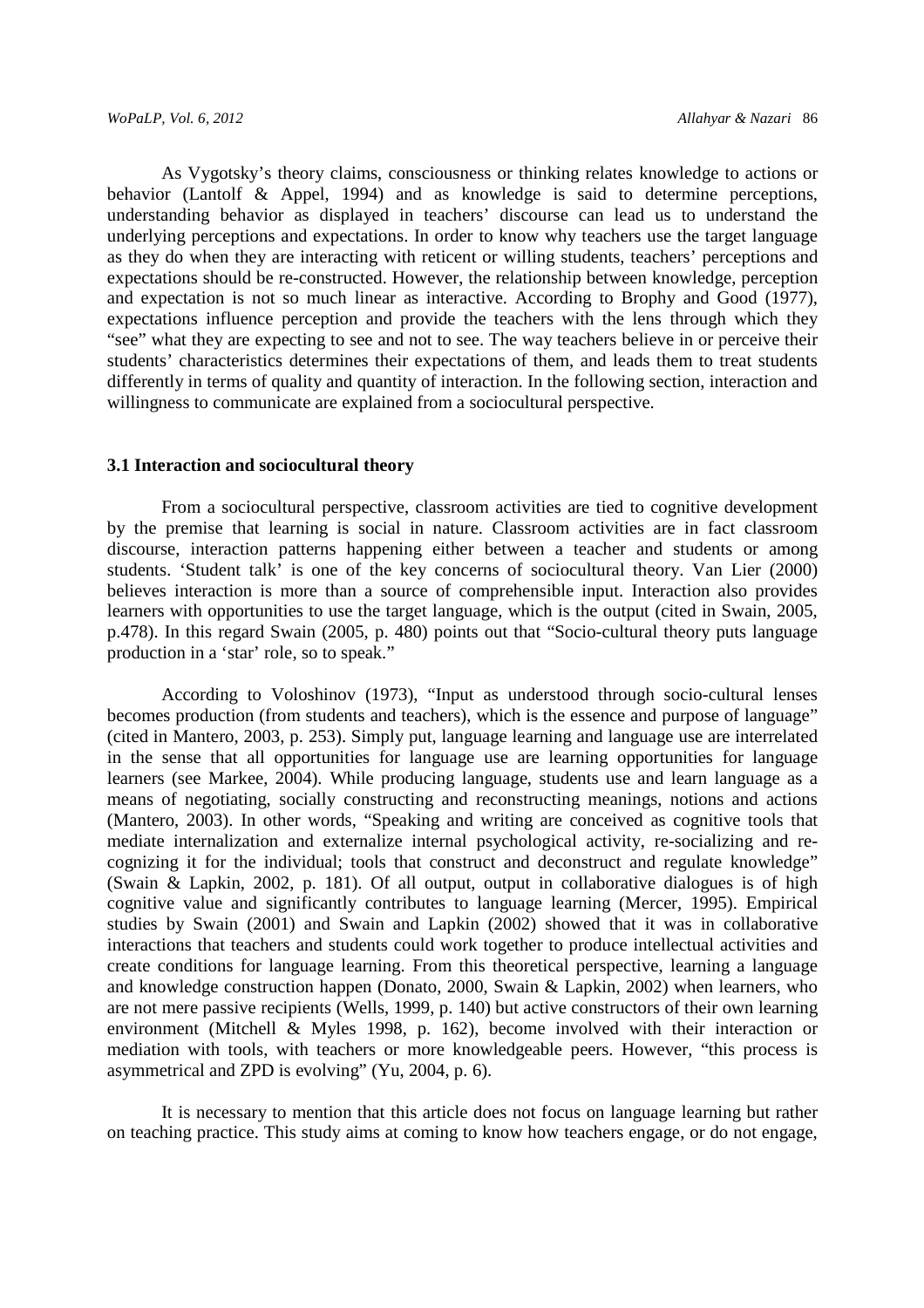their willing or reticent students in target language use. This is because language use from this perspective paves the way for language learning to occur (Mantero, 2003). Therefore, the role of opportunities to enter into dialogue and discourse through teachers' interaction strategies is in focus. The significance of creating such opportunities is linked to the pattern of classroom talk. For instance, teachers who favour IRF (Initiation – Response – Feedback; with the teacher initiating exchanges, students responding and the teacher following up or giving feedback) as communication patterns might limit students' opportunity for language use, since IRF typically creates two turns for the teacher and one for the student. However, some teachers make the IRF pattern more dialogic, scaffolding students by tapping into the responses, reformulating and linking the students' answers to their experiences, using high-level evaluation and challenging the students' minds by asking for justifications or bringing up counter-arguments (see Panselinas & Komis, 2009).

As the microgenetic analysis, namely "the short-term formation of a psychological process" or "the unfolding of an individual perceptual or conceptual act, often for the course of milliseconds" (Wertsch 1985, p. 55), focuses on individuals' practice and thought in the immediate setting (Cross, 2010), it is hoped that through such an analysis the researchers may see how teachers as experts provide opportunities for students or novices to participate and practice extended discourse.

### **3.2 Willingness to communicate and sociocultural theory**

Sociocultural theory is relevant to WTC as a dynamic situational construct for the following reasons: as stated before, sociocultural theory argues that cognitive development happens through interaction; moreover, it assigns language production a star role, so to speak. WTC, indeed, is the reason why students talk. Based on the model proposed by MacIntyre et al. (1998), WTC is subject to various social, contextual and situational variables. Specific to L2 classrooms, of all situational variables which have an immediate effect on WTC, teacher interaction strategy in terms of opportunity given to students can trigger their willingness to talk. Drawing on Vygotsky (1986)'s general genetic law of cultural development, in their discussion of dialogic (generating new meanings) discourse, Wertsch and Toma (1995) argue that

 It is reasonable to expect that when the dialogic function is dominant in classroom discourse, pupils will treat their utterances and those of others as thinking devices. Instead of accepting them as information to be received, encoded and stored, they will take an active stance toward them by questioning and extending them, by incorporating them into their own. (p. 171)

Empirically tested analysis of teacher discourse shows that teacher pseudo interaction could be a major determinant of students' passivity and reticence regardless of their culture (see Cheng, 2000). Using a conversation analysis approach to classroom interactions, Lee and Ng (2010) showed how facilitator oriented strategies (i.e. giving turn allocation rights to students, teachers' referential questions, longer wait times, and content vs. form focused feedback) which make IRF more learner oriented opened up opportunities for learner contribution and consequently reduced students' reticence. In a similar vein, Xie (2010) used Vygotsky's sociocultural theory to explain why some Chinese students are reticent in classroom settings. Emphasizing the role of students'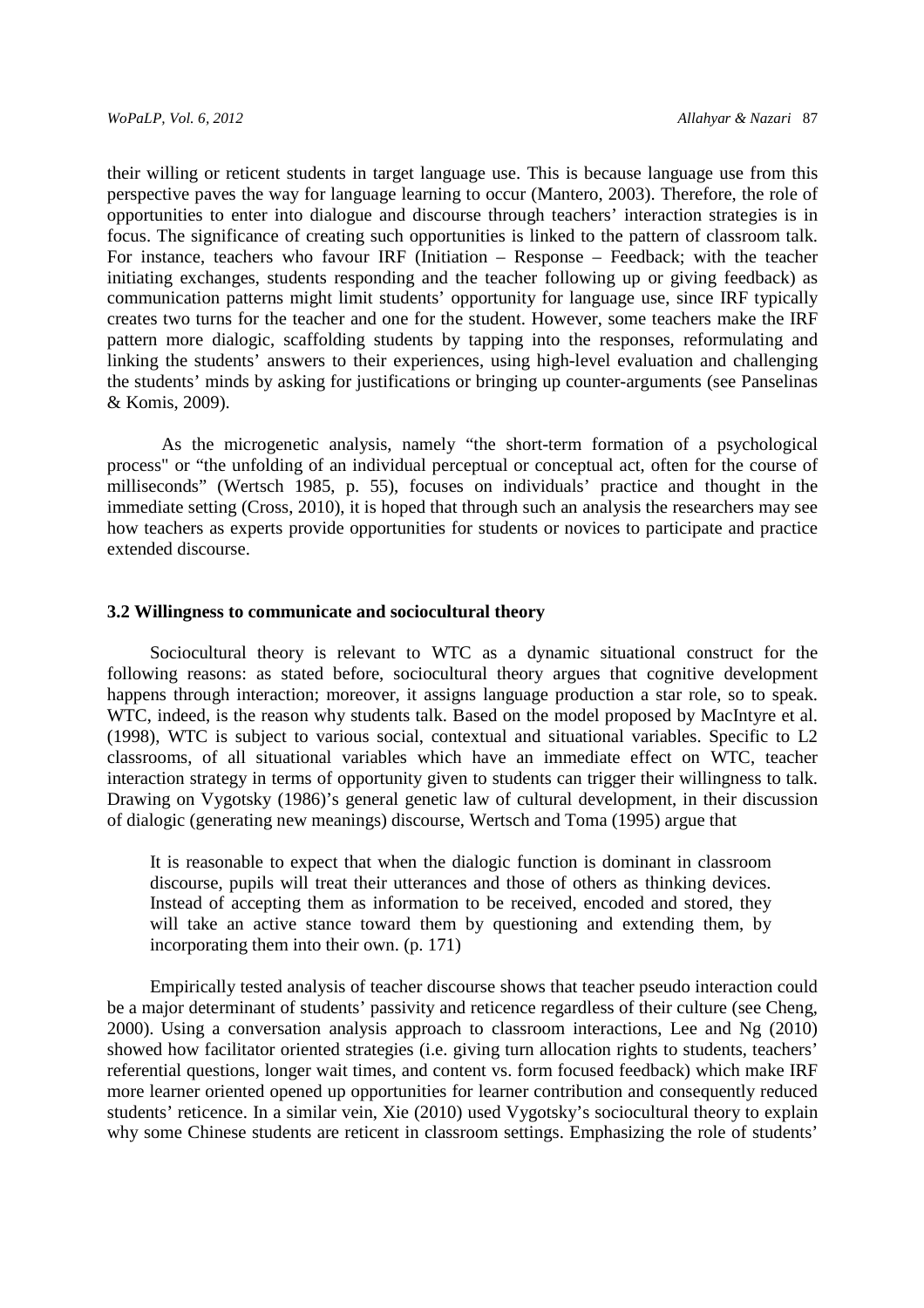talk as a prerequisite of successful teaching and learning from this theoretical perspective, he explained how the teacher could play a significant role in triggering students' willingness to communicate by exercising less control over the classroom content. Xie (2010) asserted that teachers' control of interaction styles, their rigid adherence to the lesson plan and lack of learners' engagement at any level other than that of accuracy would contribute to students' reticence.

 As the literature shows, some teachers hold low expectations for special groups of students. These low expectations have a significant effect on students' participation and later on their success in terms academic progress in general and language learning in particular. The growing concern is that if teachers are not accurate in their perception, they cannot plan appropriate instruction (Pelletier & Vallerand, 1996; Skinner & Belmonts, 1993; Sarrazin, 2006) in terms of interaction to satisfy students' needs. The situation may get even worse if teachers decide to intervene to help their students on the basis on a mistaken diagnosis. As "students' output gives the information about the learner's ZPD and sets the level of input and input lays down the pathway for the further development of the learner" (Min, 2006, p. 91), this lack of quality or quantity of classroom interactions on the part of teachers based on output from students could trigger students' reticence.

# **4 Summary and conclusion**

This article has attempted to show how sociocultural theory (Vygotsky, 1978) can provide a theoretical framework to explain why classroom interaction is the way it is, and how interaction strategies, driven by teachers' perceptions and expectations of students' willingness to communicate, can affect students' willingness to communicate or reticence.

 Sociocultural theory is founded on the premise that learning is social in nature and that language plays a key role in learning. While producing language, students use and learn language as a mediator between their own and other's understandings of notions or actions. Therefore, the role of opportunities to enter into dialogue and discourse is important to sociocultural theory. Sociocultural theory is relevant to WTC as it emphasizes the role of interaction in providing learners with opportunities to use the target language; that is, the output. Moreover, this theory emphasizes the role of mediation in the interaction between the novice and expert in the process of learning. Sociocultural theory, thus, describes how the expert or the teacher in the scaffolding role provides opportunities for the students. The idea of mediation in this theory can explain how language as a sociocultural tool mediates the genesis of teachers' practice within the cultural– historic domain.

Additionally, in order to explain why teachers use the language as they do, this theory can address the importance of language use with regard to the context within which language use occurs. Not only can sociocultural theory help us explain how cultural historical contexts affect teachers' language use but it can also take into account the intricacy of the contexts within which the teacher uses the target language. From this theoretical perspective, the teacher is a social agent acting on the teaching environment, rather than merely reacting to it.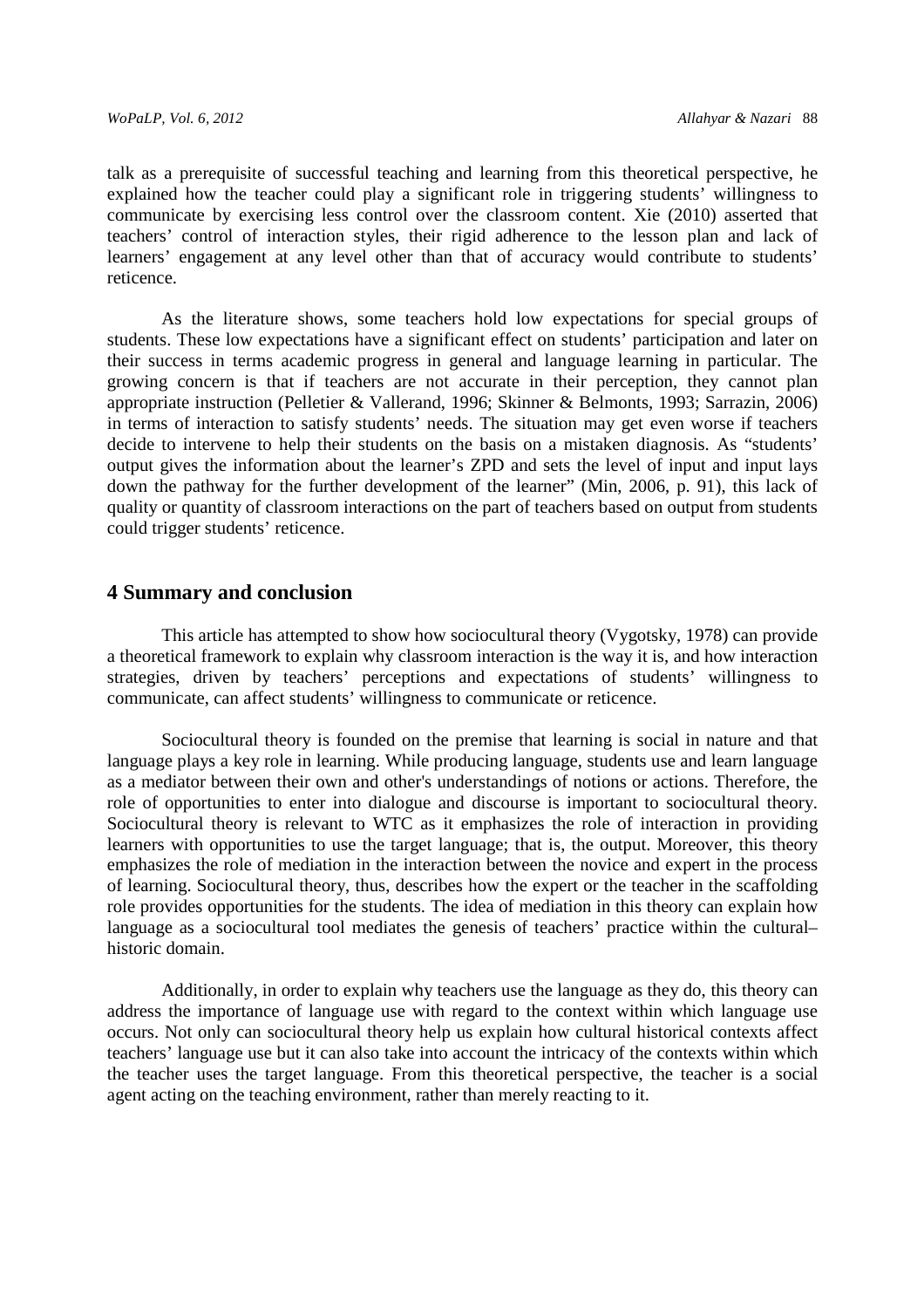Based on the idea of the Genetic approach as a major principle of sociocultural theory, this theory of cognition presents a framework in which thinking and doing interact within socially and culturally constructed contexts where teachers see themselves involved in the activity of teaching a foreign language as thinking, historical and socially constituted subjects. In other words, this theoretical perspective accounts for cognitive processes along with teachers' teaching practices, their interactions, and the contexts in which these interactions happen. Given that an EFL context is different from other contexts in certain ways, e.g. the absence of English language use outside the classroom, and the fact that sociocultural theory brings the context into the equation of social interaction, self-regulation, mediation by artefacts and the genesis of individual's activity in the process of learning and teaching, this theory and its concepts can provide a lens through which we may scrutinize and thereby gain insights into the practices of EFL teachers and their impact on the students' engagement in or disengagement from interaction.

*Proofread for the use of English by: Christopher Ryan, Eötvös Loránd University, Budapest.*

## **References:**

- Bernat, E. (2008). Beyond beliefs: Psycho-cognitive, sociocultural and emergent ecological approaches to learner perceptions in foreign language acquisition. *Asian EFL Journal*, *10*(3), 7-27.
- Billett, S. (2001). Knowing in practice: Re-conceptualising vocational expertise. *Learning and Instruction*, *11*(6), 431-452.
- Blanton, M. L., Berenson, S. B., & Norwood, K. S. (2001). Using classroom discourse to understand a prospective mathematics teacher's developing practice. *Teaching and Teacher Education, 17*, 227-242.
- Bonk, C. J., & Kim, K. A. (2009). Extending socio-cultural theory to adult learning. In M. C. Smith, & T. Pourchot (Eds.), *Adult learning and development: perspectives from educational psychology* (pp. 67-88)*.* Mawah, NJ: Taylor & Francis.
- Bordia, S., Wales, M. L., & Pittam, J. G., C. (2006). Student expectations of TESOL programs: Student and teacher perspectives. *Australian Review of Applied Linguistics, 29*(1), 4.1- 4.21.
- Boyd, M., & Maloof, V. (2000). How teachers build upon student-proposal intertextual links to facilitate student talk in the ESL classroom. In J. Hall, & L. Verplaetse (Eds.), *The development of second and foreign language learning through classroom interaction* (pp. 163-182). NJ: Lawrence Erlbaum Associates, Inc.
- Breen, M. P., Hird, B., Milton, M., Oliver, R., & Thwaite, A. (1998). *Principles and practices of ESL teachers: A study of teachers of adults and children*. Perth: Centre for Applied Language & Literacy Research, Edith Cowan University.
- Brophy, J., & Good, T. (1997). *Teacher-student relationships: Causes and* c*onsequences*. New York: Holt, Rinehart and Winston.
- Cheng, X. (2000). Asian students' reticence revisited. *System*, 28(3), 435‐446.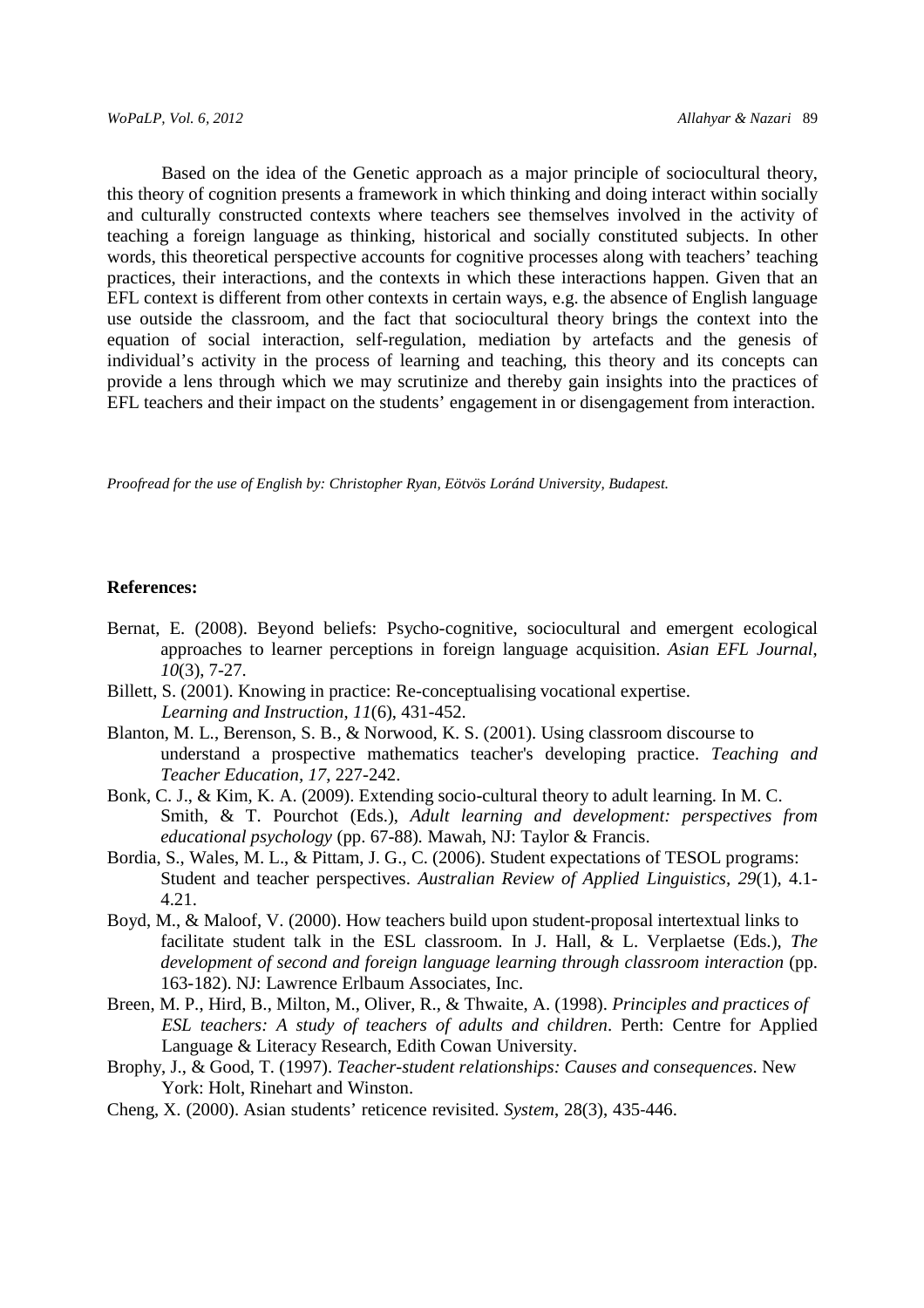- Choy, S. C., & Cheah, P. K. (2009). Teacher perceptions of critical thinking among students and its influence on higher education. *International Journal of Teaching and Learning in Higher Education, 20*(2), 198-206.
- Cooper, T. J., Baturo, A. R., Warren, E., & Doig, S. M. (2004). *Young "white" teachers' perceptions of mathematics learning of aboriginal and non- aboriginal students in remote communities*. Paper presented at the 28th Conference of the International Group for the Psychology of Mathematics Education.
- Crookes, G. (1997). What influences what and how second and foreign language teachers teach? *The Modern Language Journal, 81*(1), 67-79.
- Cross, R. (2005). *LOTE Teachers' Work: A cultural-historic analysis of foreign language teacher practice*. Paper presented at the Australian Association for Research in Education Annual Conference – Creative Dissent: Constructive Solutions, Sydney, NSW.
- Cross, R. (2006). *Identity and language teacher education: The potential for sociocultural perspectives in researching language teachers*. Paper presented at the the Australian Association for Research in Education Conference, Adelaide. Retrieved June 2010 from http://www.aare.edu.au/06pap/cro06597.pdf .
- Cross, R. (2010). Language teaching as sociocultural activity: Rethinking language teacher practice. *The Modern language Journal, 94*(3), 432-452. Retrieved June 2010 from http://onlinelibrary.wiley.com/doi/10.1111/j.1540-4781.2010.01058.x/abstract:doi: 10.1111/j.1540-4781.2010.01058.x.
- Donato, R. (2000). Sociocultural contributions to understanding the foreign and second language classroom. In J. P. Lantolf (Ed.), *Sociocultural theory and second language learning* (pp. 27-50). Oxford: Oxford University Press.
- Ellis, R., & Barkhuzien, G. (2005). *Analysing learner language*. Oxford: Oxford University Press.
- Fenstermacher, G. D. (1994). The knower and the known: The nature of knowledge in research on teaching. *Review of Research in Education*, *20*, 3-56.
- Gánem-Gutiérrez, G. A. (2008). Microgenesis, method and object: a study of collaborative activity in a Spanish as a foreign language classroom. *Applied Linguistics, 29*(1), 120-148.
- Hardre, P. L., Davis, K. A., & Sullivan, D. (2008). Measuring teacher perceptions of the "how" and "why" of student motivation. *Educational Research and Evaluation, 14*(2), 155-179.
- Hardre, P. L., Huang, S. H., Chen, C. H., Chiang, C. T., Jen, F. L., & Warden, L. (2006). High school teachers' motivational perceptions and strategies in an East Asian nation. *Asia-Pacific Journal of Teacher Education, 34*(2), 199-122.
- Karaağaç, M. K., & Threlfall, J. (2004). *The tension between teacher beliefs and teacher practice: The impact of the work setting.* Paper presented at the 28<sup>th</sup> Conference of the International Group for the Psychology of Mathematics Education, Bergen.
- Lacorte, M. (2005). Teachers' knowledge and experience in the discourse of foreign-language classrooms. *Language Teaching Research, 9*(4), 381-402.
- Lantolf, J. P., & Appel, G. (1994). Theoretical framework: An introduction to Vygotskian perspectives on second language research. In J. Lantolf, & G. Appel (Eds.), *Vygotskian approaches to second language research* (pp. 1-31). Westport, CA: Ablex Publishing.
- Lantolf, J. P., & Thorne, S. L. (2006). *Sociocultural theory and the genesis of second language development*. New York: Oxford University Press.
- Lee, W., & Ng, S. (2010). Reducing student reticence through teacher interaction strategy. *ELT Journal, 64*(7), 302-313.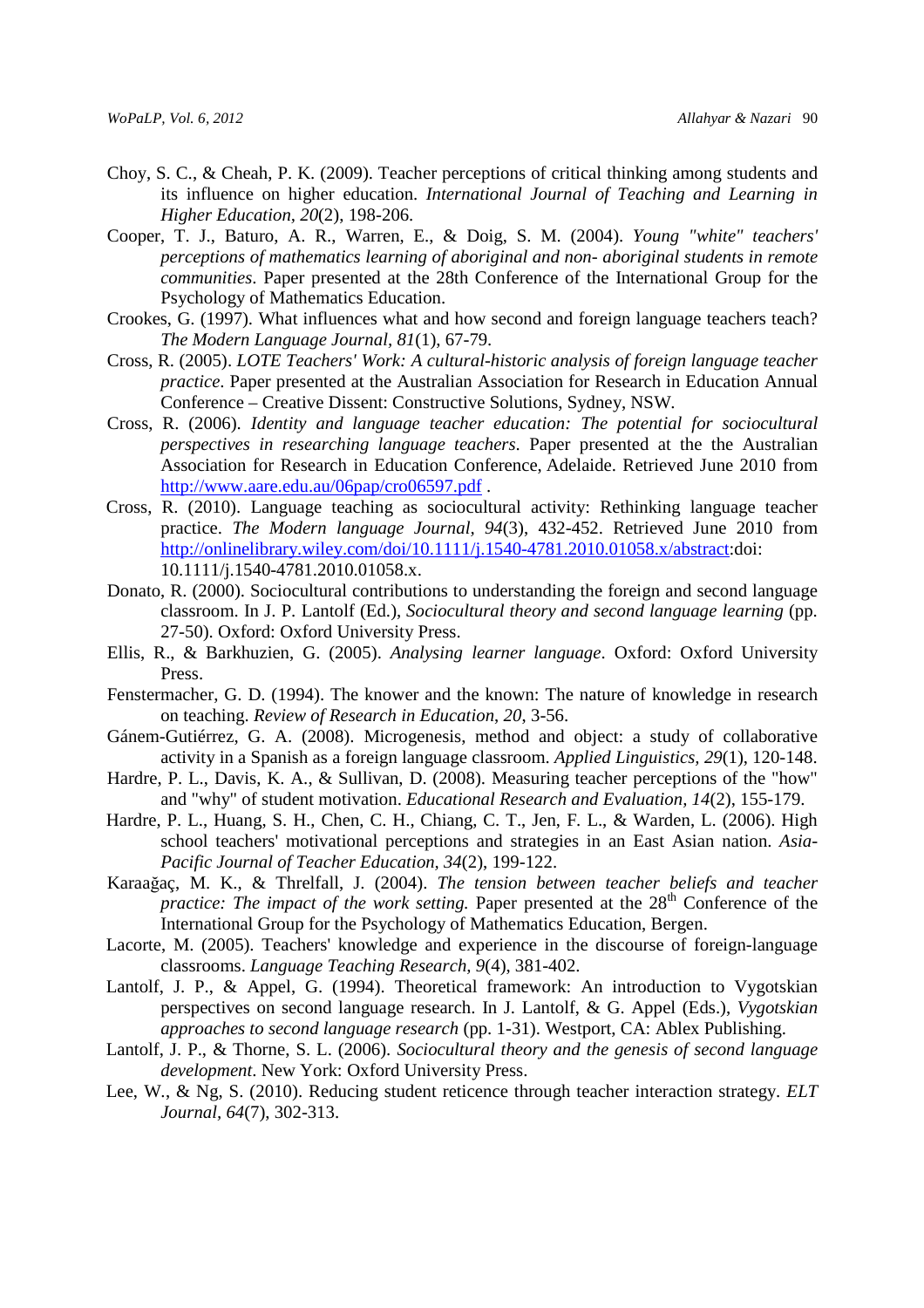- MacIntyre, P., Clément, R., Dörnyei, Z., & Noels, K. (1998). Conceptualizing willingness to communicate in a L2: A situational model of L2 confidence and affiliation. The Modern Language Journal, 82(4), 545-562.
- Mansour, N. (2009). Science teachers' beliefs and practices: Issues, implications and research agenda. *International Journal of Environmental & Science Education, 4*(1), 25-48.
- Mantero, M. (2003). Mediated language classrooms: theory and practice. *Academic Exchange Quarterly,7*, 253-258.
- Markee, N. (2004). Zones of interactional transition in ESL classes. *The Modern Language Journal*, *88*(4), 583–596.
- Mayer, D., & Marland, P. (1997). Teachers' knowledge of students: A significant domain of practical knowledge? *Asia-Pacific Journal of Teacher Education, 25*, 17-34.
- McCroskey, J., & Daly, J. (1976). Teachers' expectations of the communication apprehensive child in the elementary school. *Human communication research, 3*(1), 67-72.
- McCroskey, J., & Richmond, V. (1987). Willingness to communicate. In J. McCroskey, & J. A. Daly (Eds.), *Personality and interpersonal communication* (pp. 129-156). London: Sage Publications Inc.
- Mercer, N. (1995). *The guided construction of knowledge*. Clevedon: Multilingual Matters.
- Min, G. (2006). Vygostky sociocultural theory and the role of input and output in second language acquisition. *CELEA Journal,* 29*(4),*87-92.
- Mitchell, H., & Myles, F. (1988). *Second language learning theories*. London: Arnold.
- Panselinas, G., & Komis, V. (2009). Scaffolding through talk in group-work learning. *Thinking Skills and Creativity*, *4*, 86-103.
- Parvaresh, V. (2008). Metaphorical conceptualization of an adult EFL learner: Where old concepts are impregnable. *Novitas-ROYAL (Research on Youth and Language), 2*(2), 154- 161.
- Pelletier, L. G., & Vallerand, R. J. (1996). Supervisors' beliefs and subordinates' intrinsic motivation: A behavioral confirmation analysis. *Journal of Personality and Social Psychology*, *71*(2), 331-340.
- Richards, J. C., & Rodgers, T. S. (2001). *Approaches and methods in language teaching*. Cambridge: Cambridge University Press.
- Rosenthal, R. (1974). *On the social psychology of the self-fulfilling prophecy: Further evidence for Pygmalion effects and their mediating mechanisms*. New York: MSS Modular.
- Rozycki, E., & Goldfarb, M. (2000). The educational theory of Lev Semenovich Vygotsky (1896-1934). Retrieved March 2010 from

http://www.newfoundations.com/GALLERY/Vygotsky.html .

- Swain, M. (2001). Examining dialogue: Another approach to content specification and to validating inferences drawn from test scores. *Language Testing, 18*(3), 275-302.
- Swain, M., & Lapkin, S. (2002). Talking it through: Two French immersion learners' response to reformulation. *International Journal of Educational Research, 37*(3*-*4), 285-304.
- Van Lier, L. (1996). *Interaction in the language classroom*. Essex: Longman Group.
- Voloshinov, V. N. (1973). *Marxism and the philosophy of language*. New York: Seminar Press.
- Vygotsky, L. S. (1978). *Mind in society: The development of higher psychological processes*. MA: Harvard University Press.
- Wells, G. (1999). *Dialogic inquiry: Toward sociocultural practice and theory of education*. Cambridge: Cambridge University Press.
- Wertsch, J. V. (1985). *Vygotsky and the social formation of mind*. MA: Harvard University Press. Retrieved June 2010 from